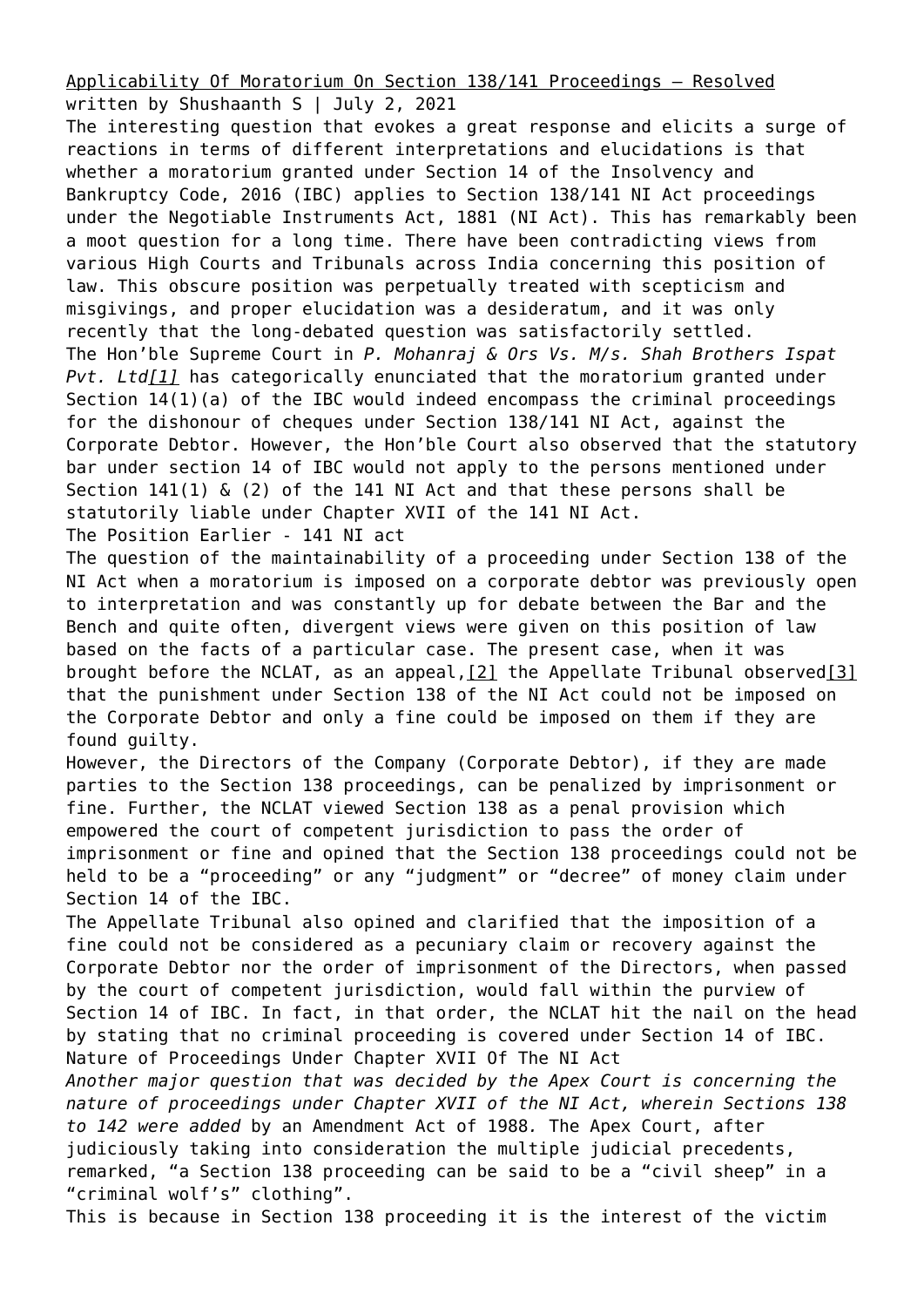that is sought to be protected, however, due to the criminal overtones given to Section 138 of the NI Act, the larger interest of the State is also subsumed in an action to proceed under Section 138 of the NI Act for the dishonour of cheque.

Further, based on the analysis drawn from the case laws and given the amendment Act 2018, which gave Chapter XVII of the NI Act a hybrid nature and a tilt towards civil nature, the Apex Court opined that Chapter XVII of the NI Act was now quasi-criminal and considering the object and context of Section 14 of IBC, observed that the term "proceeding" was indeed within the meaning of Section 14(1)(a) of IBC and therefore held that the moratorium would apply to such proceedings.

Whether Natural Persons Are Covered By Section 14 Of The IBC

The answer is a square negative. A Section 138/141 proceeding cannot be initiated or continued against the Director or Persons in the management or control of the Corporate Debtor, without the impleadment of the Corporate Debtor (Company). This is because Section 141 of the NI Act speaks of persons in charge of, and responsible to the company for the conduct of the business of the company, as well as the company.

A Section 138/141 proceeding under the NI Act cannot be solely initiated against the Director/Managing person without the impleadment of the Corporate Debtor as the doctrine of *lex non cogit ad impossibilia* would get attracted. Further, it would make sense only when the Corporate Debtor is also impleaded as a necessary party since Section 141 of the NI Act would bring under its domain the Director/or other officers who are responsible for the acts of the Company in view of the vicarious liability principle. In other words, the commission of an offence by a company is a condition precedent to attract vicarious liability of the others.

Thus, to make it simple when the company is to be prosecuted, only the Directors/other persons can be prosecuted for the offence committed by the company. In other words, it becomes imperative to arraign the company as an accused in a Section 138/141 proceeding wherein the

Director/Manager/Secretary or other officers of the company can be arraigned as accused on the grounds of vicarious liability as stipulated under Section 141 of the NI Act.

Conclusion

It is pertinent to state that in view of the present judgment, the moratorium imposed under Section 14 of the IBC would cover the initiation or continuation of Section 138/141 proceeding against the Corporate Debtor during the corporate insolvency resolution process as a consequence of the statutory bar granted under section 14 of IBC.

However, it is pre-eminently imperative to note the clarification provided by the Hon'ble Apex Court, that even during the period of moratorium, a Section 138/141 proceeding can be initiated or continued against the persons mentioned in Section  $141(1)$  and (2) of the NI Act, thereby making it amply clear that the moratorium granted under Section 14 of the IBC would become applicable only on the Corporate Debtor and not on the natural persons mentioned in Section 141 of the NI Act. Hence the natural persons mentioned in Section 141 continue to be statutorily liable under Chapter XVII of the Negotiable Instruments Act.

The conspectus of this judgment has undoubtedly dispelled the cobweb of ambiguity that existed around the question of applicability of moratorium on